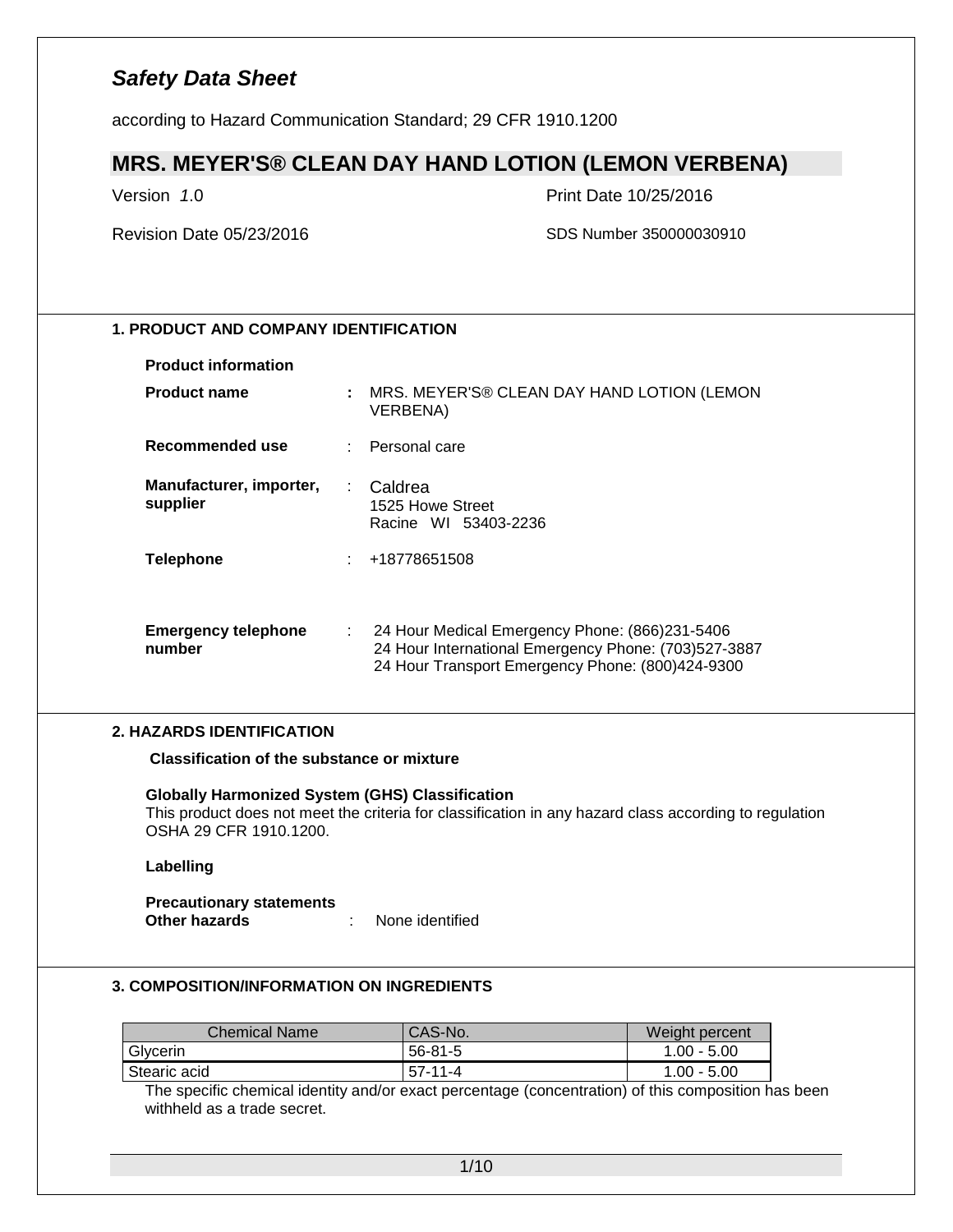according to Hazard Communication Standard; 29 CFR 1910.1200

### **MRS. MEYER'S® CLEAN DAY HAND LOTION (LEMON VERBENA)**

Version *1*.0 Print Date 10/25/2016

Revision Date 05/23/2016 SDS Number 350000030910

For additional information on product ingredients, see www.caldrea.com.

| <b>4. FIRST AID MEASURES</b>                                       |                                                                                                                                                                                                        |
|--------------------------------------------------------------------|--------------------------------------------------------------------------------------------------------------------------------------------------------------------------------------------------------|
| Eye contact                                                        | No special requirements<br>÷                                                                                                                                                                           |
| <b>Skin contact</b>                                                | No special requirements                                                                                                                                                                                |
| <b>Inhalation</b>                                                  | No special requirements.                                                                                                                                                                               |
| Ingestion                                                          | No special requirements                                                                                                                                                                                |
|                                                                    |                                                                                                                                                                                                        |
| <b>5. FIREFIGHTING MEASURES</b>                                    |                                                                                                                                                                                                        |
| <b>Suitable extinguishing</b><br>media                             | Use water spray, alcohol-resistant foam, dry chemical or<br>carbon dioxide.                                                                                                                            |
| <b>Further information</b>                                         | Fight fire with normal precautions from a reasonable distance.<br>Standard procedure for chemical fires. Wear full protective<br>clothing and positive pressure self-contained breathing<br>apparatus. |
| <b>6. ACCIDENTAL RELEASE MEASURES</b>                              |                                                                                                                                                                                                        |
| <b>Personal precautions</b>                                        | Wash thoroughly after handling.<br>$\mathbb{Z}^n$ .                                                                                                                                                    |
| <b>Environmental</b><br>precautions                                | Outside of normal use, avoid release to the environment.                                                                                                                                               |
| <b>Methods and materials</b><br>for containment and<br>cleaning up | : Sweep up and shovel into suitable containers for disposal.<br>Clean residue from spill site.                                                                                                         |
|                                                                    |                                                                                                                                                                                                        |
| 7. HANDLING AND STORAGE                                            |                                                                                                                                                                                                        |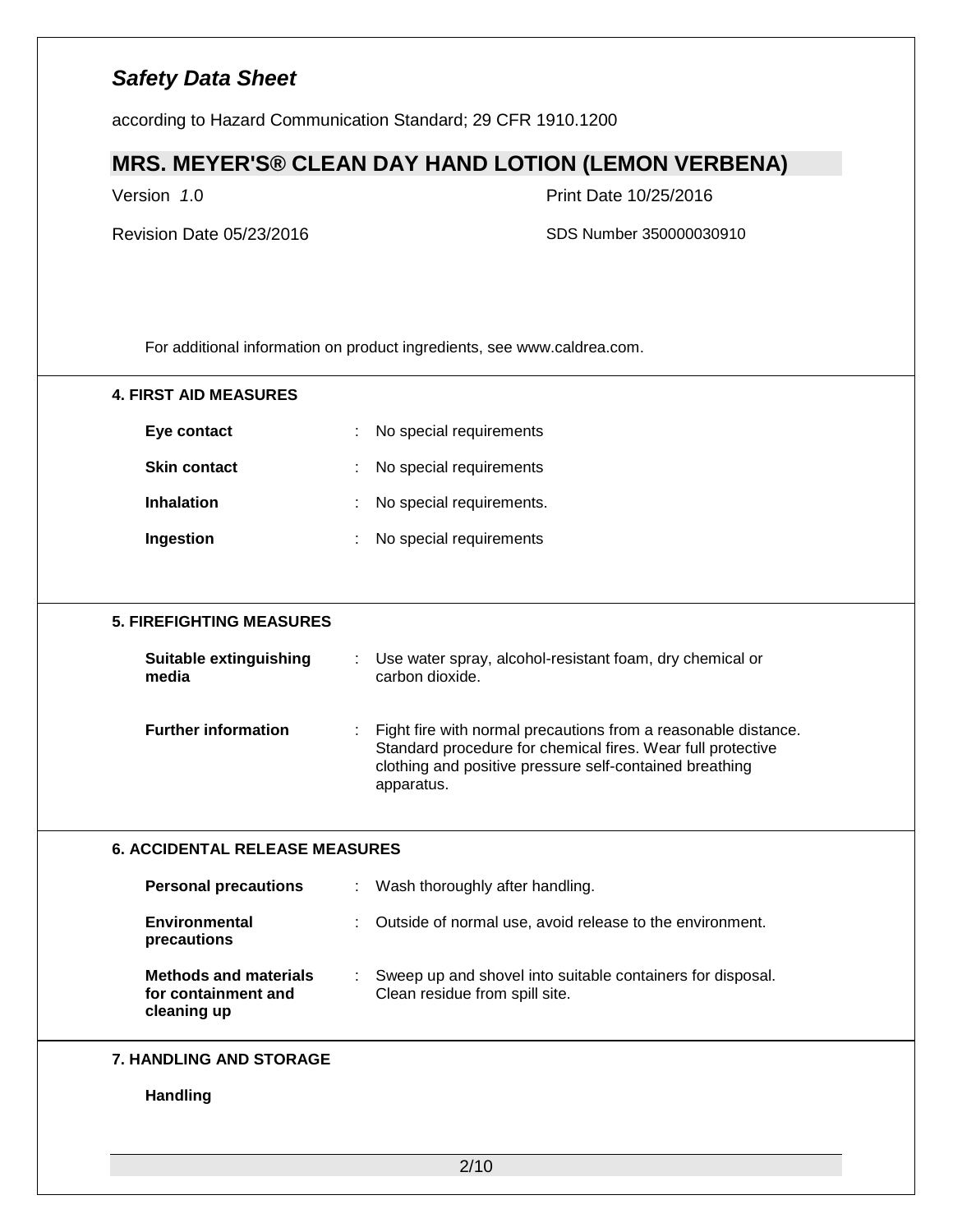according to Hazard Communication Standard; 29 CFR 1910.1200

# **MRS. MEYER'S® CLEAN DAY HAND LOTION (LEMON VERBENA)**

| Version 1.0                                        | Print Date 10/25/2016                                                                                                              |
|----------------------------------------------------|------------------------------------------------------------------------------------------------------------------------------------|
| Revision Date 05/23/2016                           | SDS Number 350000030910                                                                                                            |
| <b>Precautions for safe</b><br>handling            | : Avoid contact with skin, eyes and clothing.<br>For personal protection see section 8.<br>KEEP OUT OF REACH OF CHILDREN AND PETS. |
| Advice on protection<br>against fire and explosion | : Normal measures for preventive fire protection.                                                                                  |

### **8. EXPOSURE CONTROLS/PERSONAL PROTECTION**

### **Occupational Exposure Limits**

| Components | CAS-No.       | mg/m3              | ppm | Non-<br>standard<br>units | <b>Basis</b>    |
|------------|---------------|--------------------|-----|---------------------------|-----------------|
| Glycerin   | $56 - 81 - 5$ | $15 \text{ mg/m}$  | ۰   |                           | <b>OSHA TWA</b> |
| Glycerin   | $56 - 81 - 5$ | $5 \text{ mg/m}$ 3 | ۰   | -                         | <b>OSHA TWA</b> |

### **Personal protective equipment**

| <b>Respiratory protection</b> | ÷  | No special requirements.                                                                                  |
|-------------------------------|----|-----------------------------------------------------------------------------------------------------------|
| <b>Hand protection</b>        | ÷. | No special requirements.                                                                                  |
| Eye protection                | ÷  | No special requirements.                                                                                  |
| Skin and body protection      |    | No special requirements.                                                                                  |
| <b>Hygiene measures</b>       |    | Handle in accordance with good industrial hygiene and safety<br>practice. Wash thoroughly after handling. |

#### **9. PHYSICAL AND CHEMICAL PROPERTIES**

| <b>Form</b>            | cream                                       |
|------------------------|---------------------------------------------|
| Color                  | white<br>÷.                                 |
| Odor                   | Citrus<br>t.                                |
| <b>Odour Threshold</b> | : Test not applicable for this product type |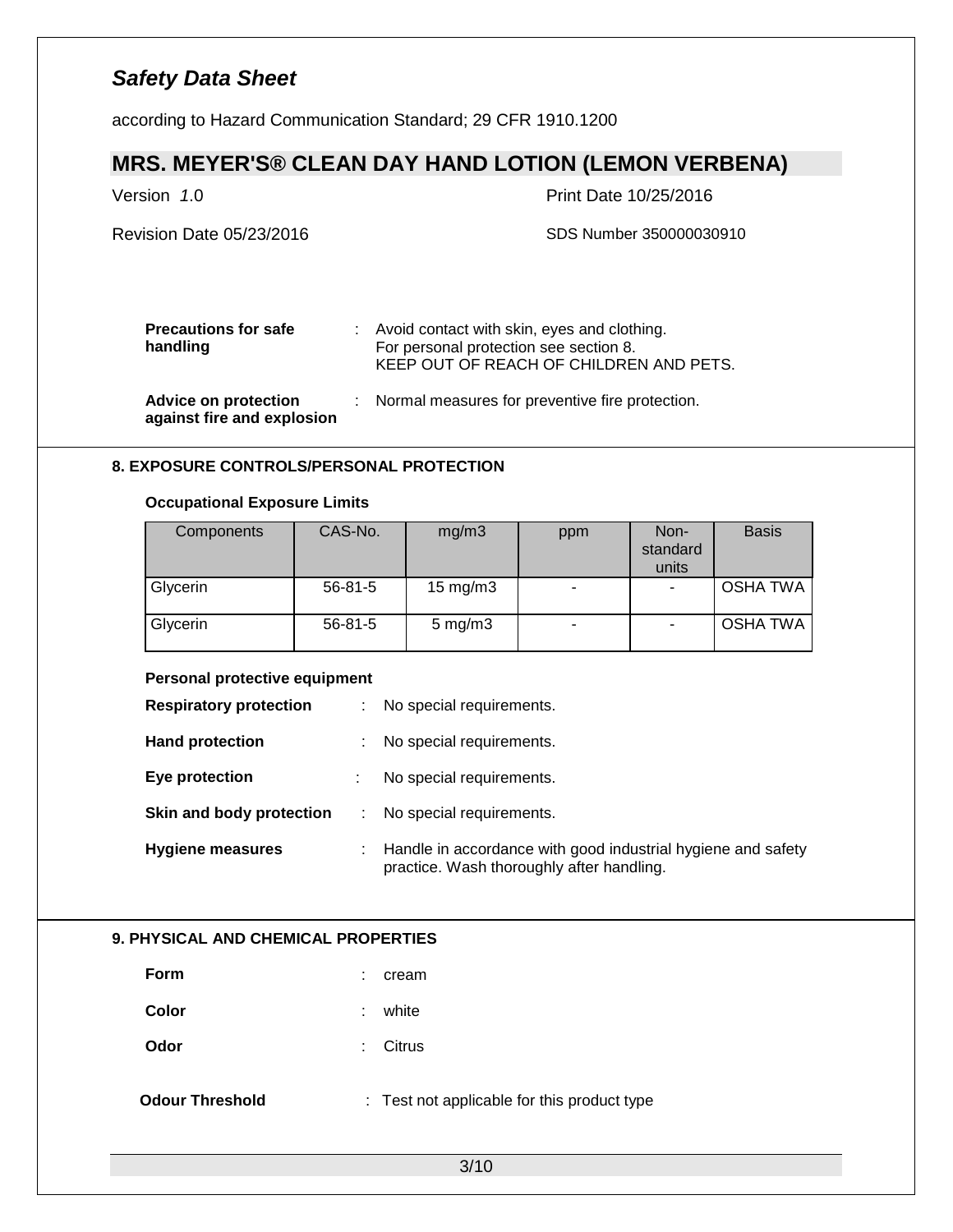according to Hazard Communication Standard; 29 CFR 1910.1200

### **MRS. MEYER'S® CLEAN DAY HAND LOTION (LEMON VERBENA)**

Version *1*.0 Print Date 10/25/2016

**pH** : 6.2

Revision Date 05/23/2016 SDS Number 350000030910

|                                                   | at $(20 °C)$                                                                   |
|---------------------------------------------------|--------------------------------------------------------------------------------|
| <b>Melting point/freezing point</b>               | : 0C                                                                           |
| Initial boiling point and<br>boiling range        | Test not applicable for this product type                                      |
| <b>Flash point</b>                                | Test not applicable for this product type                                      |
| <b>Evaporation rate</b>                           | Test not applicable for this product type                                      |
| <b>Flammability (solid, gas)</b>                  | Does not sustain combustion.                                                   |
| explosive limits                                  | <b>Upper/lower flammability or</b> : Test not applicable for this product type |
| Vapour pressure                                   | : Test not applicable for this product type                                    |
| <b>Vapour density</b>                             | : Test not applicable for this product type                                    |
| <b>Relative density</b>                           | 0.96 g/cm3 at 20 °C                                                            |
| Solubility(ies)                                   | partly soluble                                                                 |
| <b>Partition coefficient: n-</b><br>octanol/water | Test not applicable for this product type                                      |
| <b>Auto-ignition temperature</b>                  | : Test not applicable for this product type                                    |
| <b>Decomposition temperature</b>                  | : Test not applicable for this product type                                    |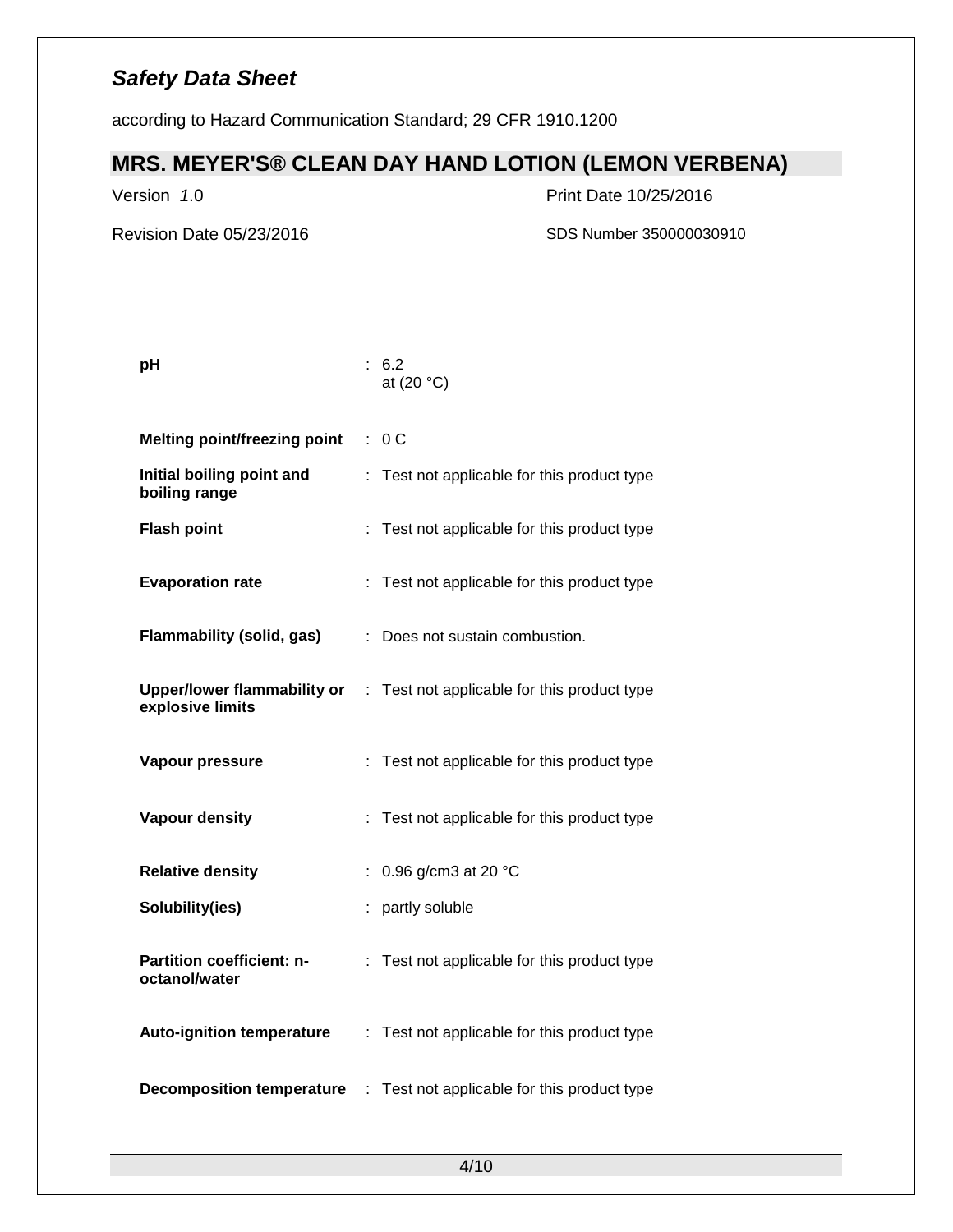according to Hazard Communication Standard; 29 CFR 1910.1200

# **MRS. MEYER'S® CLEAN DAY HAND LOTION (LEMON VERBENA)**

| Revision Date 05/23/2016<br>SDS Number 350000030910<br>Viscosity, dynamic<br>$: > 250,000$ cps<br>at 25 $°C$<br><b>Viscosity, kinematic</b><br>: Test not applicable for this product type<br><b>Oxidizing properties</b><br>: Test not applicable for this product type<br><b>Volatile Organic</b><br>0.5 % - additional exemptions may apply<br>*as defined by US Federal and State Consumer Product<br><b>Compounds</b><br>Total VOC (wt. %)*<br>Regulations<br><b>Other information</b><br>: None identified<br><b>10. STABILITY AND REACTIVITY</b><br>: If accidental mixing occurs and toxic gas is formed, exit area<br>Possibility of hazardous<br>reactions<br>immediately. Do not return until well ventilated.<br><b>Conditions to avoid</b><br>: Direct sources of heat.<br>Incompatible materials<br>: Do not mix with bleach or any other household cleaners.<br>Strong bases<br><b>Hazardous decomposition</b><br>: Thermal decomposition can lead to release of irritating gases<br>products<br>and vapours.<br><b>11. TOXICOLOGICAL INFORMATION</b><br><b>Emergency Overview</b><br>This product does not meet the criteria for classification in any<br>hazard class according to regulation OSHA 29 CFR<br>1910.1200.<br><b>Acute oral toxicity</b><br>No data available<br>÷. | Version 1.0 | Print Date 10/25/2016 |
|---------------------------------------------------------------------------------------------------------------------------------------------------------------------------------------------------------------------------------------------------------------------------------------------------------------------------------------------------------------------------------------------------------------------------------------------------------------------------------------------------------------------------------------------------------------------------------------------------------------------------------------------------------------------------------------------------------------------------------------------------------------------------------------------------------------------------------------------------------------------------------------------------------------------------------------------------------------------------------------------------------------------------------------------------------------------------------------------------------------------------------------------------------------------------------------------------------------------------------------------------------------------------------------------------|-------------|-----------------------|
|                                                                                                                                                                                                                                                                                                                                                                                                                                                                                                                                                                                                                                                                                                                                                                                                                                                                                                                                                                                                                                                                                                                                                                                                                                                                                                   |             |                       |
|                                                                                                                                                                                                                                                                                                                                                                                                                                                                                                                                                                                                                                                                                                                                                                                                                                                                                                                                                                                                                                                                                                                                                                                                                                                                                                   |             |                       |
|                                                                                                                                                                                                                                                                                                                                                                                                                                                                                                                                                                                                                                                                                                                                                                                                                                                                                                                                                                                                                                                                                                                                                                                                                                                                                                   |             |                       |
|                                                                                                                                                                                                                                                                                                                                                                                                                                                                                                                                                                                                                                                                                                                                                                                                                                                                                                                                                                                                                                                                                                                                                                                                                                                                                                   |             |                       |
|                                                                                                                                                                                                                                                                                                                                                                                                                                                                                                                                                                                                                                                                                                                                                                                                                                                                                                                                                                                                                                                                                                                                                                                                                                                                                                   |             |                       |
|                                                                                                                                                                                                                                                                                                                                                                                                                                                                                                                                                                                                                                                                                                                                                                                                                                                                                                                                                                                                                                                                                                                                                                                                                                                                                                   |             |                       |
|                                                                                                                                                                                                                                                                                                                                                                                                                                                                                                                                                                                                                                                                                                                                                                                                                                                                                                                                                                                                                                                                                                                                                                                                                                                                                                   |             |                       |
|                                                                                                                                                                                                                                                                                                                                                                                                                                                                                                                                                                                                                                                                                                                                                                                                                                                                                                                                                                                                                                                                                                                                                                                                                                                                                                   |             |                       |
|                                                                                                                                                                                                                                                                                                                                                                                                                                                                                                                                                                                                                                                                                                                                                                                                                                                                                                                                                                                                                                                                                                                                                                                                                                                                                                   |             |                       |
|                                                                                                                                                                                                                                                                                                                                                                                                                                                                                                                                                                                                                                                                                                                                                                                                                                                                                                                                                                                                                                                                                                                                                                                                                                                                                                   |             |                       |
|                                                                                                                                                                                                                                                                                                                                                                                                                                                                                                                                                                                                                                                                                                                                                                                                                                                                                                                                                                                                                                                                                                                                                                                                                                                                                                   |             |                       |
|                                                                                                                                                                                                                                                                                                                                                                                                                                                                                                                                                                                                                                                                                                                                                                                                                                                                                                                                                                                                                                                                                                                                                                                                                                                                                                   |             |                       |
|                                                                                                                                                                                                                                                                                                                                                                                                                                                                                                                                                                                                                                                                                                                                                                                                                                                                                                                                                                                                                                                                                                                                                                                                                                                                                                   |             |                       |
|                                                                                                                                                                                                                                                                                                                                                                                                                                                                                                                                                                                                                                                                                                                                                                                                                                                                                                                                                                                                                                                                                                                                                                                                                                                                                                   |             |                       |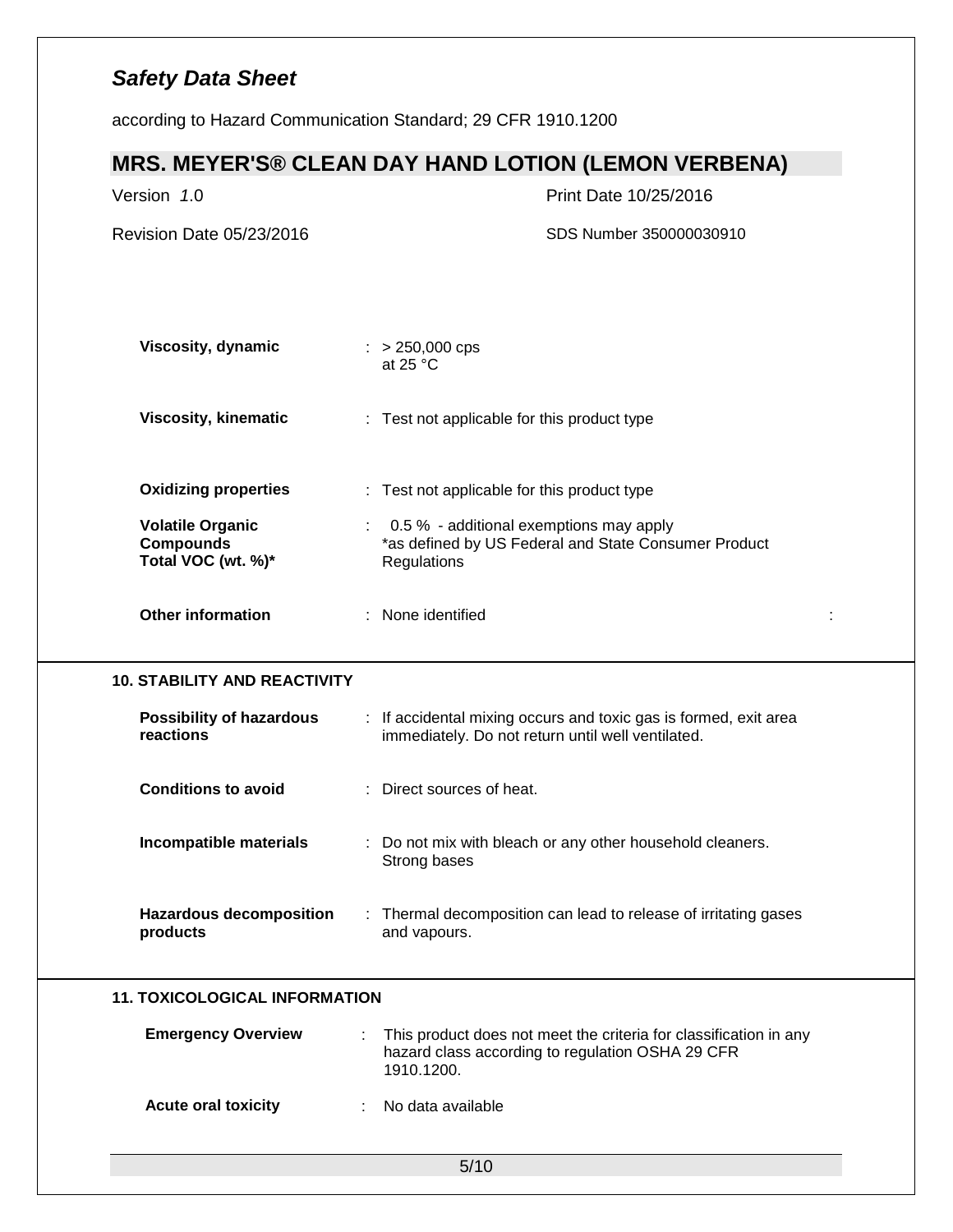according to Hazard Communication Standard; 29 CFR 1910.1200

### **MRS. MEYER'S® CLEAN DAY HAND LOTION (LEMON VERBENA)**

Version *1*.0 Print Date 10/25/2016

Revision Date 05/23/2016 SDS Number 350000030910

**Acute inhalation toxicity** : No data available

**Acute dermal toxicity** : No data available

| <b>GHS Properties</b>                                    | <b>Classification</b>      | Routes of entry                   |
|----------------------------------------------------------|----------------------------|-----------------------------------|
| Acute toxicity                                           | No classification proposed | Oral                              |
| Acute toxicity                                           | No classification proposed | Dermal                            |
| Acute toxicity                                           | No classification proposed | <b>Inhalation - Dust and Mist</b> |
| Acute toxicity                                           | No classification proposed | Inhalation - Vapour               |
| Acute toxicity                                           | No classification proposed | Inhalation - Gas                  |
| Skin corrosion/irritation                                | No classification proposed |                                   |
| Serious eye<br>damage/eye irritation                     | No classification proposed |                                   |
| Skin sensitisation                                       | No classification proposed |                                   |
| Respiratory<br>sensitisation                             | No classification proposed |                                   |
| Germ cell mutagenicity                                   | No classification proposed |                                   |
| Carcinogenicity                                          | No classification proposed |                                   |
| Reproductive toxicity                                    | No classification proposed |                                   |
| Specific target organ<br>toxicity - single<br>exposure   | No classification proposed |                                   |
| Specific target organ<br>toxicity - repeated<br>exposure | No classification proposed |                                   |
| Aspiration hazard                                        | No classification proposed |                                   |

#### **Aggravated Medical Condition**

: None known.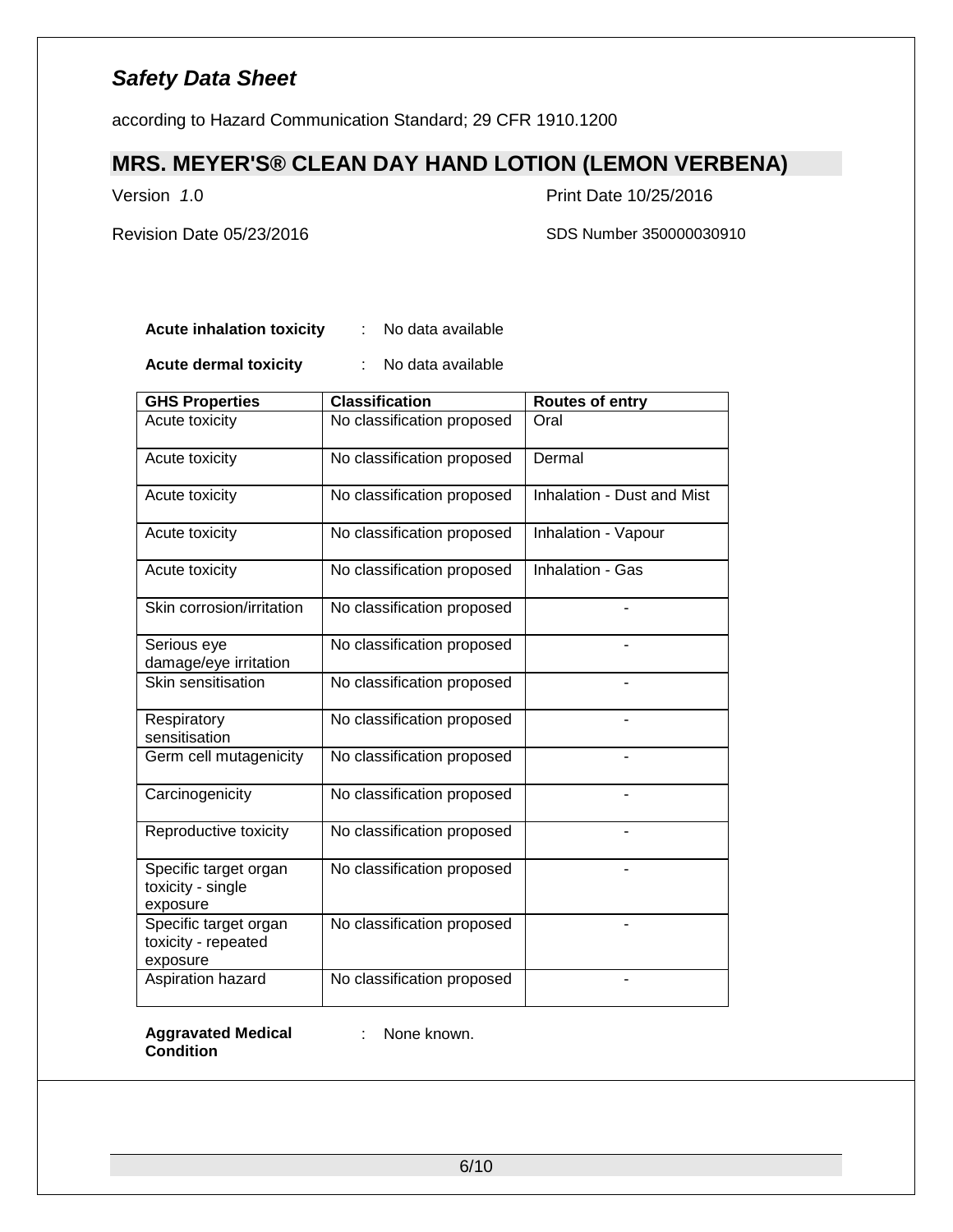according to Hazard Communication Standard; 29 CFR 1910.1200

### **MRS. MEYER'S® CLEAN DAY HAND LOTION (LEMON VERBENA)**

Version *1*.0 Print Date 10/25/2016

Revision Date 05/23/2016 SDS Number 350000030910

### **12. ECOLOGICAL INFORMATION**

**Product :** The product itself has not been tested.

#### **Toxicity**

The ingredients in this formula have been reviewed and no adverse impact to the environment is expected when used according to label directions.

#### **Toxicity to fish**

| <b>Components</b> | <b>End point</b> | <b>Species</b>                         | Value                        | <b>Exposure</b><br>time |
|-------------------|------------------|----------------------------------------|------------------------------|-------------------------|
| Glycerin          | <b>LC50</b>      | Oncorhynchus mykiss<br>(rainbow trout) | $51,000 -$<br>57,000<br>mg/l | 96 h                    |
| Stearic acid      |                  |                                        |                              |                         |

### **Toxicity to aquatic invertebrates**

| <b>Components</b> | <b>End point</b>                            | <b>Species</b>                | Value        | <b>Exposure</b><br>time |
|-------------------|---------------------------------------------|-------------------------------|--------------|-------------------------|
| Glycerin          | <b>LC50</b>                                 | Daphnia magna (Water<br>flea) | 1,955 mg/l   | 48 h                    |
| Stearic acid      | static test<br>EC50                         | Daphnia magna (Water<br>flea) | $> 32$ mg/l  | 47 h                    |
|                   | <b>NOEC</b><br>Read-<br>across<br>(Analogy) | Daphnia magna                 | $0.022$ mg/l | 21 <sub>d</sub>         |

#### **Toxicity to aquatic plants**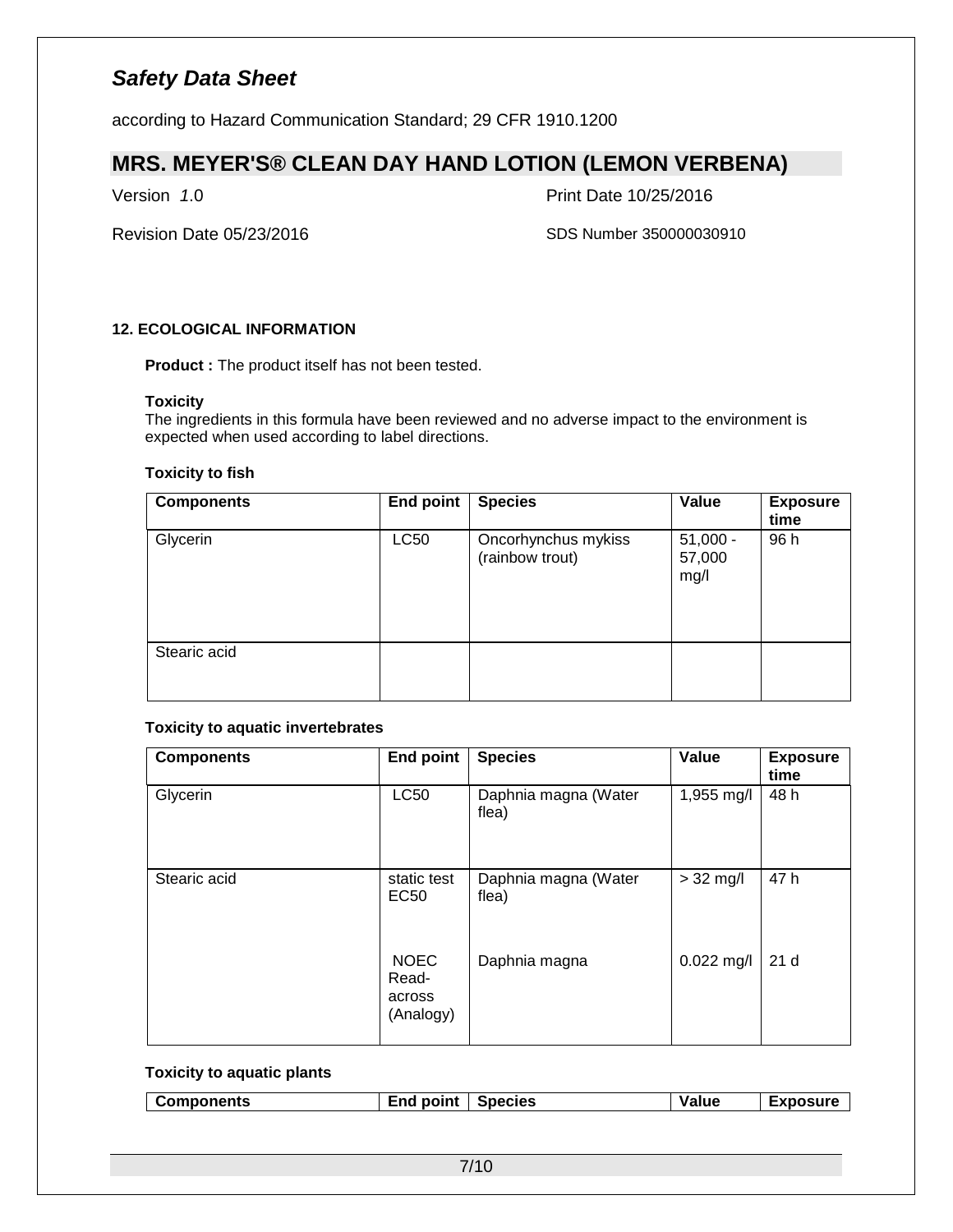according to Hazard Communication Standard; 29 CFR 1910.1200

### **MRS. MEYER'S® CLEAN DAY HAND LOTION (LEMON VERBENA)**

Version *1*.0 Print Date 10/25/2016

Revision Date 05/23/2016 SDS Number 350000030910

|              |                                                       |                                                  |                  | time  |
|--------------|-------------------------------------------------------|--------------------------------------------------|------------------|-------|
| Glycerin     | No data<br>available                                  | Scenedesmus<br>quadricauda (Green<br>algae)      | > 10,000<br>mg/l | 168 h |
| Stearic acid | <b>Static</b><br>EC50<br>Read-<br>across<br>(Analogy) | Pseudokirchneriella<br>subcapitata (green algae) | $> 0.9$ mg/l     | 72 h  |

### **Persistence and degradability**

| <b>Component</b> | <b>Biodegradation</b> | <b>Exposure</b><br>time | <b>Summary</b>                |
|------------------|-----------------------|-------------------------|-------------------------------|
| Glycerin         | 94 %                  | 24 h                    | Readily biodegradable         |
| Stearic acid     | 72 %                  | 28 d                    | Not readily<br>biodegradable. |

#### **Bioaccumulative potential**

| <b>Component</b> | <b>Bioconcentration</b><br>factor (BCF) | <b>Partition Coefficient n-</b><br>Octanol/water (log) |
|------------------|-----------------------------------------|--------------------------------------------------------|
| Glvcerin         | 0.89 estimated                          | $-1.76$                                                |
| Stearic acid     | $238 - 288$                             | No data available                                      |

#### **Mobility**

| Component    | End point         | Value |
|--------------|-------------------|-------|
| Glycerin     | No data available | -     |
| Stearic acid | No data available |       |

### **PBT and vPvB assessment**

| Component    | <b>Results</b>                       |
|--------------|--------------------------------------|
| Glycerin     | Not fulfilling PBT and vPvB criteria |
| Stearic acid | Not fulfilling PBT and vPvB criteria |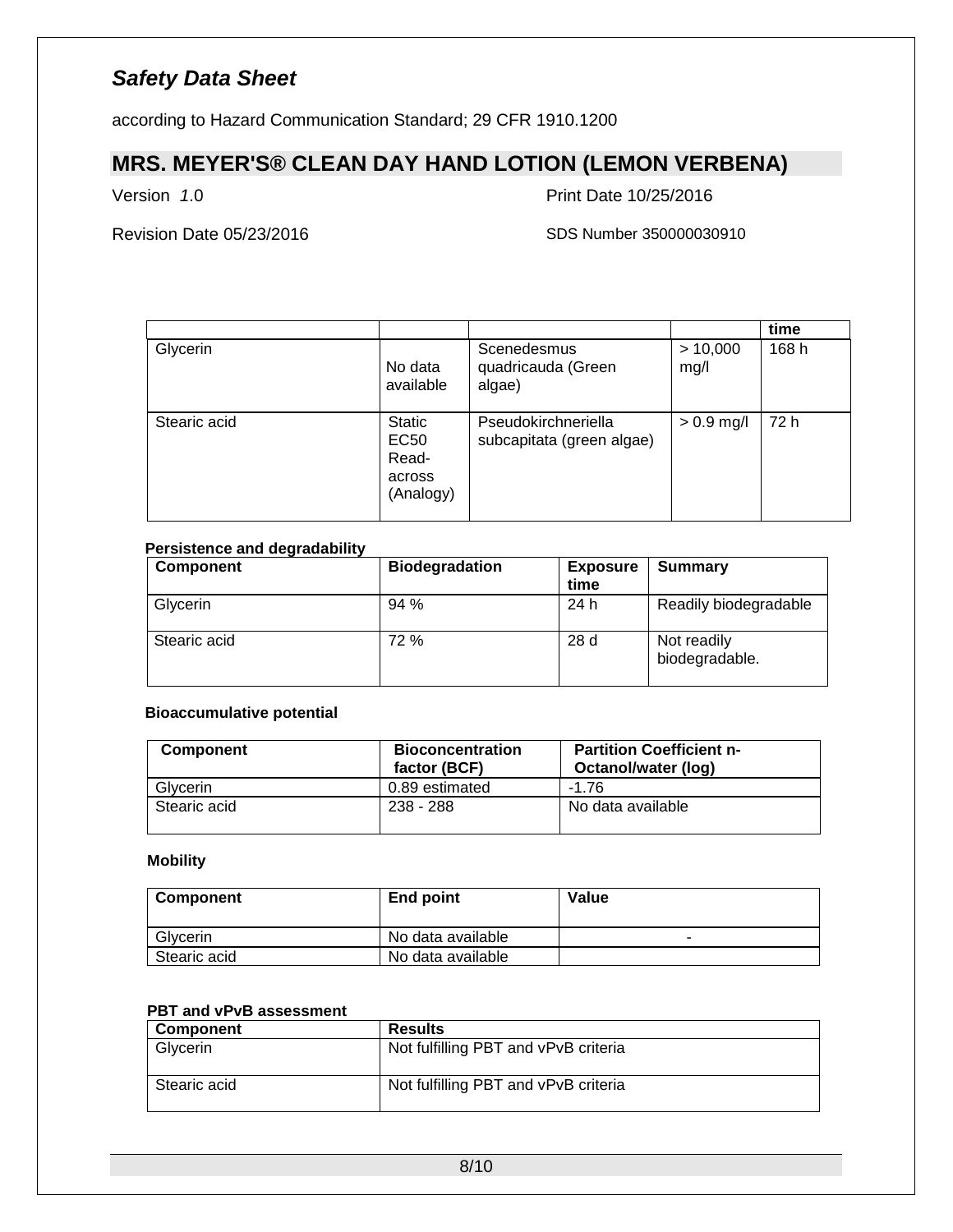according to Hazard Communication Standard; 29 CFR 1910.1200

## **MRS. MEYER'S® CLEAN DAY HAND LOTION (LEMON VERBENA)**

| Version 1.0                        | Print Date 10/25/2016                                                                                                                                       |
|------------------------------------|-------------------------------------------------------------------------------------------------------------------------------------------------------------|
| Revision Date 05/23/2016           | SDS Number 350000030910                                                                                                                                     |
| Other adverse effects              | None known.<br>÷                                                                                                                                            |
| <b>13. DISPOSAL CONSIDERATIONS</b> |                                                                                                                                                             |
|                                    | Consumer may discard empty container in trash, or recycle<br>where facilities exist.                                                                        |
| <b>14. TRANSPORT INFORMATION</b>   |                                                                                                                                                             |
|                                    | Please refer to the Bill of Lading/receiving documents for up-to-date shipping information.                                                                 |
| <b>Land transport</b>              | Not classified as dangerous in the meaning of transport regulations.                                                                                        |
| Sea transport                      | Not classified as dangerous in the meaning of transport regulations.                                                                                        |
| Air transport                      | Not classified as dangerous in the meaning of transport regulations.                                                                                        |
| <b>15. REGULATORY INFORMATION</b>  |                                                                                                                                                             |
| <b>Notification status</b>         | All ingredients of this product are listed or are excluded from<br>listing on the U.S. Toxic Substances Control Act (TSCA)<br>Chemical Substance Inventory. |
|                                    | This product is not subject to the reporting requirements under                                                                                             |
| California Prop. 65                | California's Proposition 65.                                                                                                                                |
|                                    |                                                                                                                                                             |
|                                    |                                                                                                                                                             |